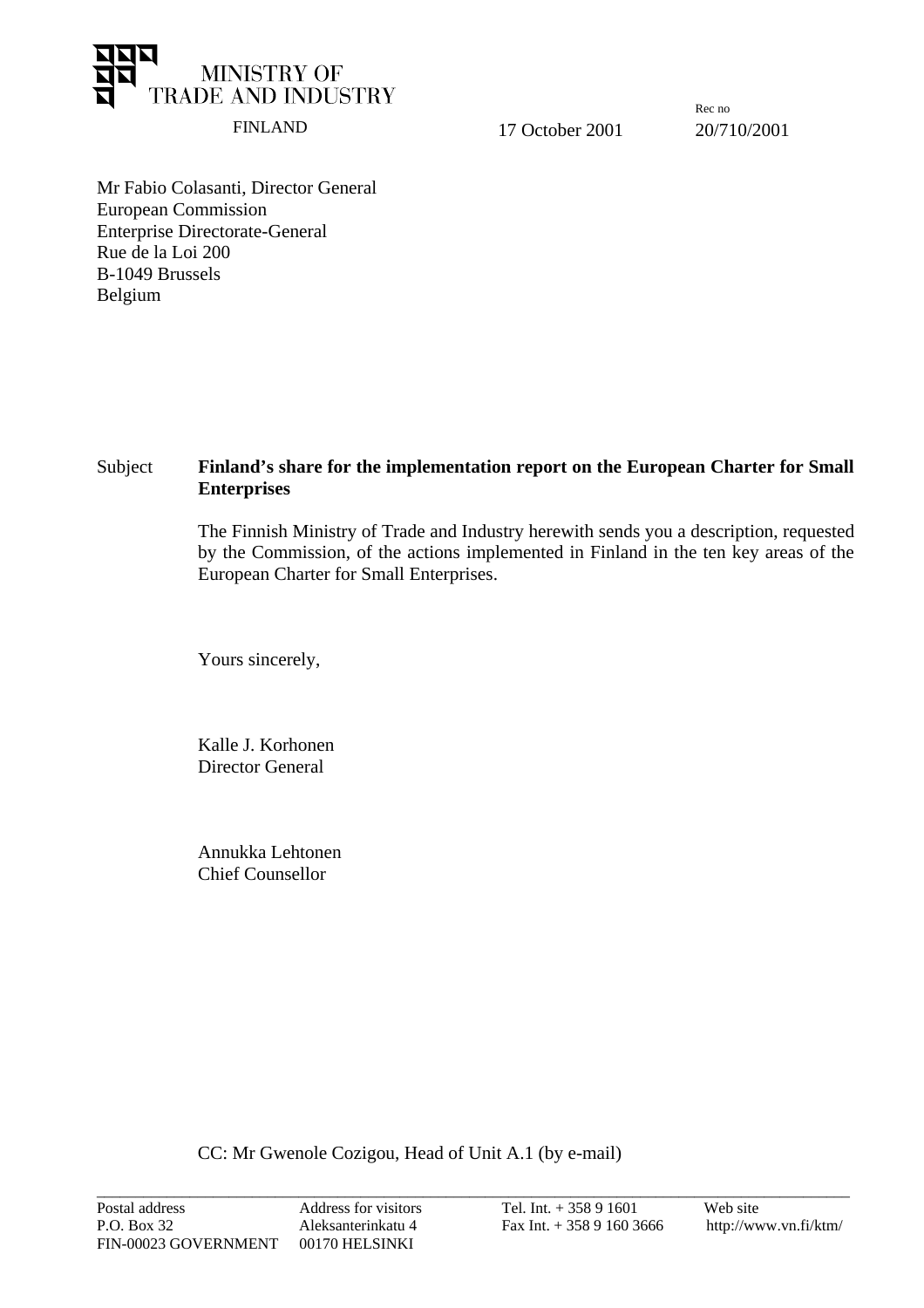FINLAND 17 October 2001

Finnish enterprise policy aims to create competitive business environments and atmospheres in favour of entrepreneurship for enterprises, regardless of their size, field of action and location. The horizontal policy does not by any means signify ignoring the interests of small enterprises. As the majority of enterprises in Finland – as elsewhere in the EU – are small and medium-sized enterprises, it goes without saying that their needs become stressed in planning and implementation of enterprise policy.

The measures of enterprise policy are wide-scoped and the responsibility for their implementation is distributed among various administrative branches and regional operators. In Finland, enterprise policy is implemented in a coordinated manner within the framework of the long-term Entrepreneurship Project of the Government (see Annex I). The Project comprises more than a hundred concrete actions, which will be carried out in extensive cooperation between the various administrative branches. Nine ministries and the Association of Finnish Local and Regional Authorities participate in the project. The Employment and Economic Development Centres (T&E Centres), the entrepreneurs, the organisations of the sector and other partners also play a key role in this project. Good experiences have been gained from this wide-scope operating method. **Although it does not involve an individual measure but rather a horizontal way of action, the Entrepreneurship Project is suggested as an example of good Finnish practice, if these are to be registered in the implementation report of the Charter.** (*Contact: Ms Annukka Lehtonen, Ministry of Trade and Industry, tel. (+358) 9 160 4795, e-mail: annukka.lehtonen@ktm.vn.fi, Internet: http://www.vn.fi/ktm*).

### **1. Education and training for entrepreneurship**

Entrepreneurship education is taken into consideration throughout the schooling system, from primary schools to universities.

The framework curriculum for the comprehensive school offers schools an opportunity to develop further entrepreneurial education. In the framework curriculum, entrepreneurial education forms a separate theme. Entrepreneurial education is included in school- and municipality-specific curricula. Entrepreneurial education aims at developing an attitude of 'intrapreneurship' involving flexibility, initiative, creativeness, capability of taking risks and taking own initiatives, knowledge of business activities and knowledge of the preconditions for entrepreneurship from the point of view of postgraduate studies.

In the upper secondary school, the theme of entrepreneurship may be approached by means of either a school-specific theme 'entrepreneurial education' or by integrating courses in entrepreneurship into applied studies either in connection with different subjects or as separate school-specific courses.

The Vocational Education Act states that one of the objectives of vocational education is to make students acquainted with entrepreneurial spirit and entrepreneurship. From August 2001, all vocational qualifications involve skills in entrepreneurship. Vocational qualifications and specialist vocational qualifications for adults also include courses in entrepreneurship from August 2001. Further Qualifications of Entrepreneur and Specialist Qualifications of Entrepreneur have been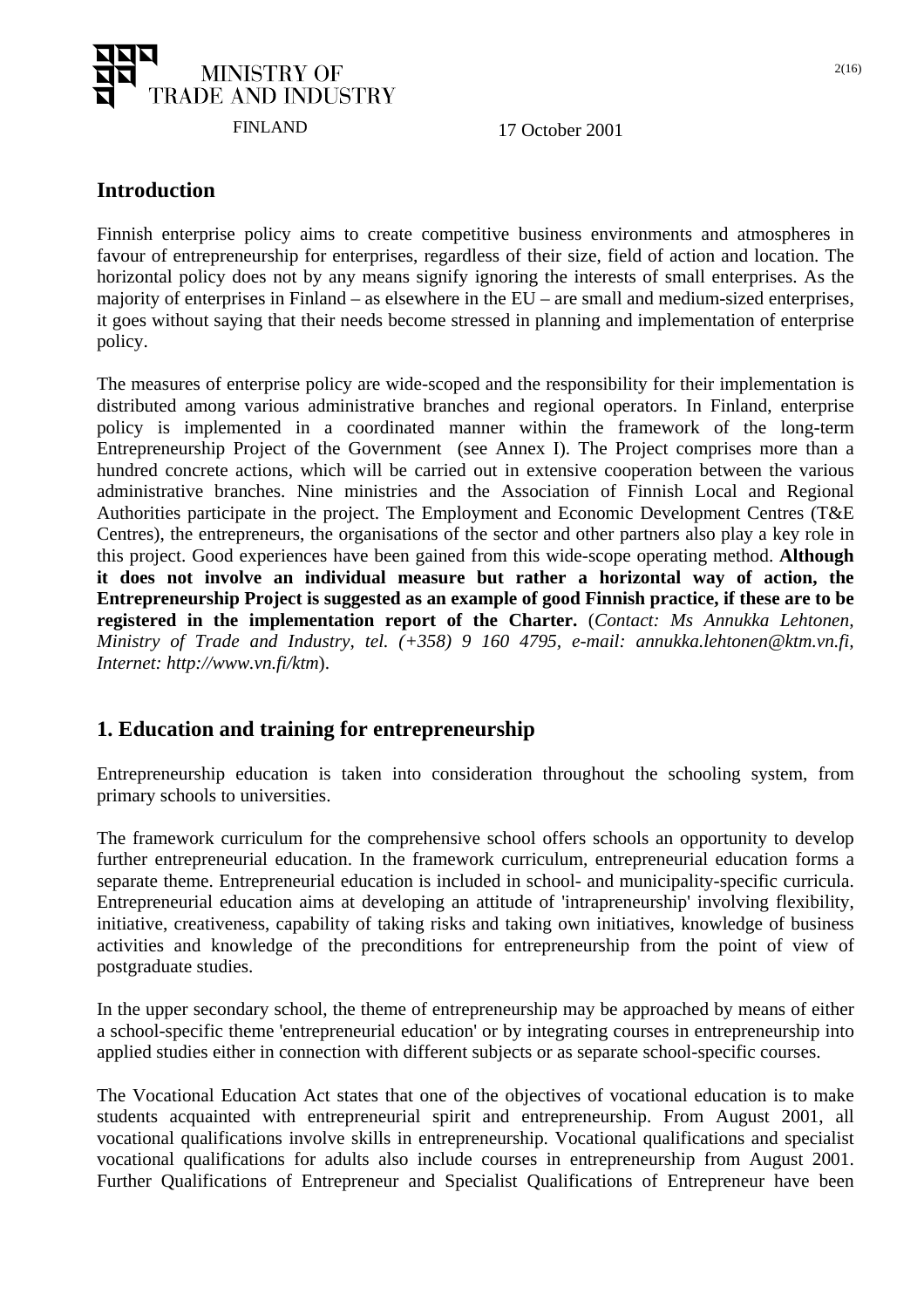FINLAND 17 October 2001

established separately. The latter is intended for persons who have been entrepreneurs for at least five years or, for instance, for situations with generational change. In 1999, an Act on Apprenticeship Training for Entrepreneurs entered into force.

In the field of commerce and administration, there are plans to start an education programme for entrepreneurship and business know-how in the SME sector (60 credits) at the level of polytechnics at the beginning of 2002. A national programme on business know-how at university level aims at promoting entrepreneurial spirit and entrepreneurship in the years 2001–2003. (*Contact: Mr Jussi Pihkala, Ministry of Education, tel. (+358) 9 1341 7383, e-mail: jussi.pihkala@minedu.fi, Internet: http://www.minedu.fi*)

When training schemes for entrepreneurs are considered, the Business Departments at the 15 regional Employment and Economic Development Centres (T&E Centres) offer various programmes that are targeted at company management, key personnel and persons who intend to become entrepreneurs. The programmes include training in establishing a company, task- and problemrelated training, company analysis and development training and management training.

The Ministry of Trade and Industry has developed, in cooperation with the regional T&E Centres, a *ProStart programme for assessing and developing a business idea* to evaluate the viability of business ideas and the preconditions for becoming an entrepreneur and to assist in working on the idea. This service has been developed further by extending the contents of the ProStart Programme e.g. to also comprise drafting a business strategy for a starting enterprise in connection with mature and feasible establishment projects. *(Contact: Ms Sirpa Alitalo, Ministry of Trade and Industry, tel. (+358) 9 160 3680, e-mail: sirpa.alitalo@ktm.vn.fi)*

The regional T&E Centres offer a management training programme for women called the "Ladies' Business School". The programme is targeted at women who hold a management position in SMEs. The aim of the programme is to develop the ability of participants to analyse, plan and develop their business activities and to adopt more up-to-date management systems and methods as well as to function as an effective leader. *(Contact: Ms Tuulikki Laine-Kangas, Employment and Economic Development Centre for South Ostrobotnia, tel. (+358) 6 416 3612, e-mail: tuulikki.lainekangas@te-keskus.fi)*

## **2. Cheaper and faster start-up**

In Finland, great efforts in the work have been laid on the development of one-stop shopping. This principle has been developed further, for instance, by developing the Business Service Points located in the 15 regional Employment and Economic Development Centres (T&E Centres).

These one-stop shops have become a central point from which prospective entrepreneurs as well as entrepreneurs can get information on, for instance, various procedures involved in applying for licences, permits and authorisations. As regards the most recent improvements, Patents Officers, Female Entrepreneur Advisers and Technology Advisers have been recruited for the service points to strengthen the advisory and support services available. Moreover, the service points have started to function as focal points for submission of certain permits and applications, which are then distributed through the proper channels to appropriate public authorities. Among other things, the service points have also increasingly adopted the function of first-stop shops providing links and guidance to other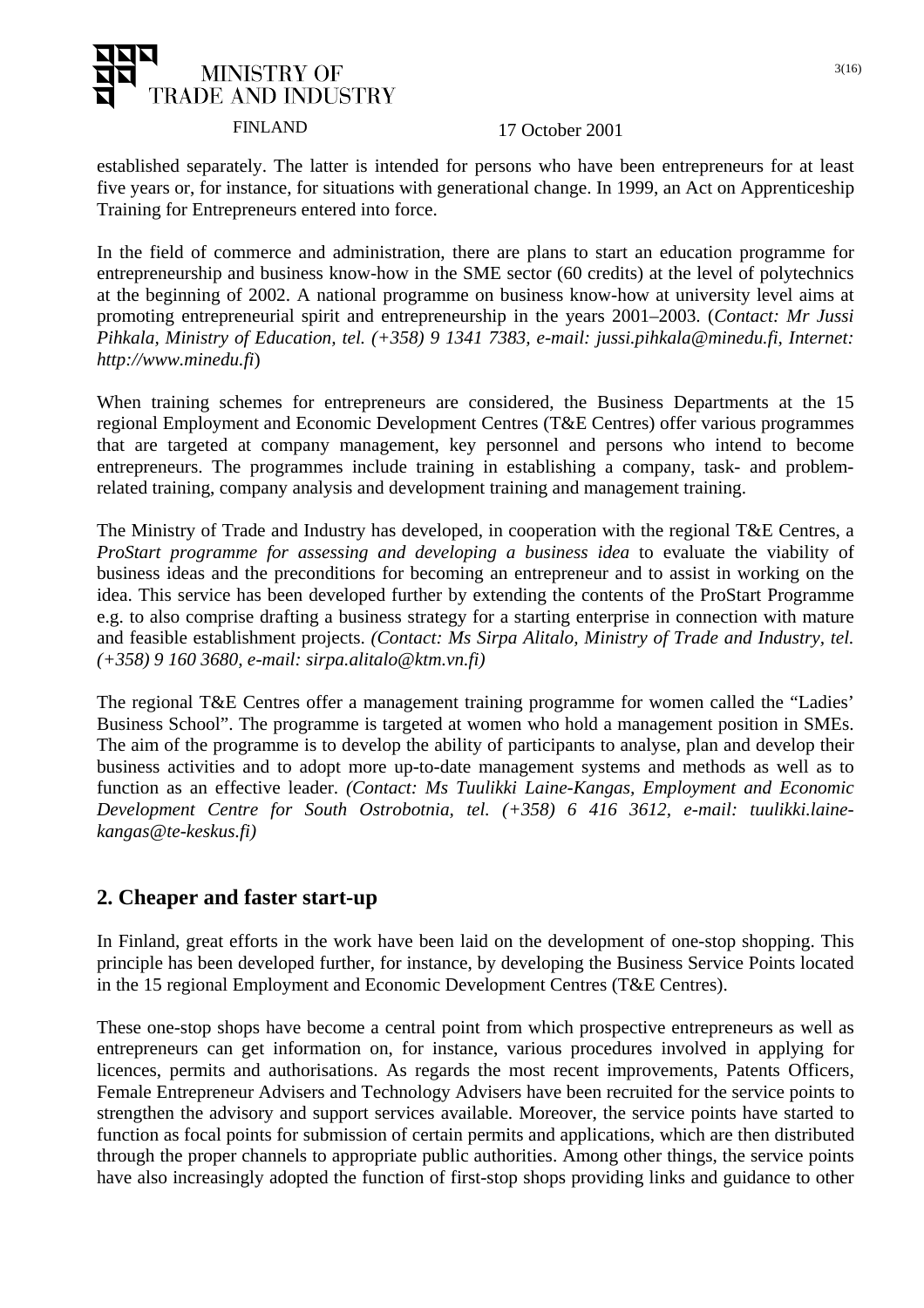FINLAND 17 October 2001

public services needed by new and would-be entrepreneurs. *(Contacts: Ms Marja Molari, Ministry of Trade and Industry, tel. (+358) 9 160 3708, e-mail: marja.molari@ktm.vn.fi, Ms Kirsi Wendelin-Arponen, Employment and Economic Development Centre for Varsinais-Suomi, tel. (+358) 2 210 0591, e-mail: kirsi.wendelin-arponen@te-keskus.fi, Mr Jusa Susia Employment and Economic Development Centre for Häme, tel. (+358) 3 851 5222, e-mail: jusa.susia@te-keskus.fi, Internet: http://www.te-keskus.fi)*

The new corporate information system called Business Information System BIS was introduced at the beginning of April this year. This system is maintained jointly by the National Board of Patents and Registration and the Finnish Tax Administration. As of 1 June 2001, entrepreneurs only need to fill in one single registration application when establishing a company. This registration form can be submitted to a one contact point, which redirects it to both parties. In connection with this reform, all the entities under this system receive one common Business Identity Code instead of the previous register numbers and other codes. The codes are administered by an ADP-based system into which certain code and basic data on all Finnish companies and corporations are entered. The information entered into the system has been public and available to all citizens through common data networks free of charge from the beginning of June this year. In future, other public organisations are expected to join up in the use of the common register. (*Contact: Mr Timo Pekkarinen, Ministry of Trade and Industry, tel. (+358) 9 160 3566, e-mail: timo.pekkarinen@ktm.vn.fi, Internet: http://www.prh.fi [website of the National Board of Patents] and http://www.ytj.fi [the system's own website]*)

At the end of last year, the normal registration period in the Trade Register was reduced to about two weeks, but in the first quarter of this year it was nearly four weeks. It is expected to get somewhat shorter towards the end of the year and stay within the targeted limits in the near future. In practice, the registration period does not, however, preclude the start-up of business activities. Business activities can be started once the entrepreneur has filled in a registration notification. (*Contact: Mr Timo Pekkarinen, Ministry of Trade and Industry, tel. (+358) 9 160 3566, e-mail: timo.pekkarinen@ktm.vn.fi, www.prh.fi)*

### **3. Better legislation and regulation**

The Ministry of Justice is drafting a new Bankruptcy Act, which is to revise the Bankruptcy Act dating back in part to the year 1868 to adapt it to the modern requirements of economic and societal life. The aim is to incorporate, mainly unamended, the reforms implemented during the last years into the Act. This revision will improve the clarity and transparency of legislation. One of the objectives of the revision is to ensure the best possible result in realising the assets of a bankrupt's estate. Specific provisions will be incorporate into the Act on the position of a bankrupt (right of access to information, consultation, coercive means, etc.). The Proposal for a Bankruptcy Act is scheduled for circulation of reports for comment during 2001. (*Contact: Mr Jussi Heiskanen, Ministry of Justice, tel. (+358) 9 1825 7716, Internet: http://www.om.fi* )

The Ministry of Justice has initiated a project to assess the needs for revising the debt settlement of private persons. The aim is to consider extending the use of debt restructuring so that more persons indebted due to the recession of the past decade would be entitled to debt settlement. The proposal is due for completion by 31 March 2002. (*Contact: Mr Jussi Heiskanen, Ministry of Justice, tel. (+358) 9 1825 7716, Internet: http://www.om.fi)*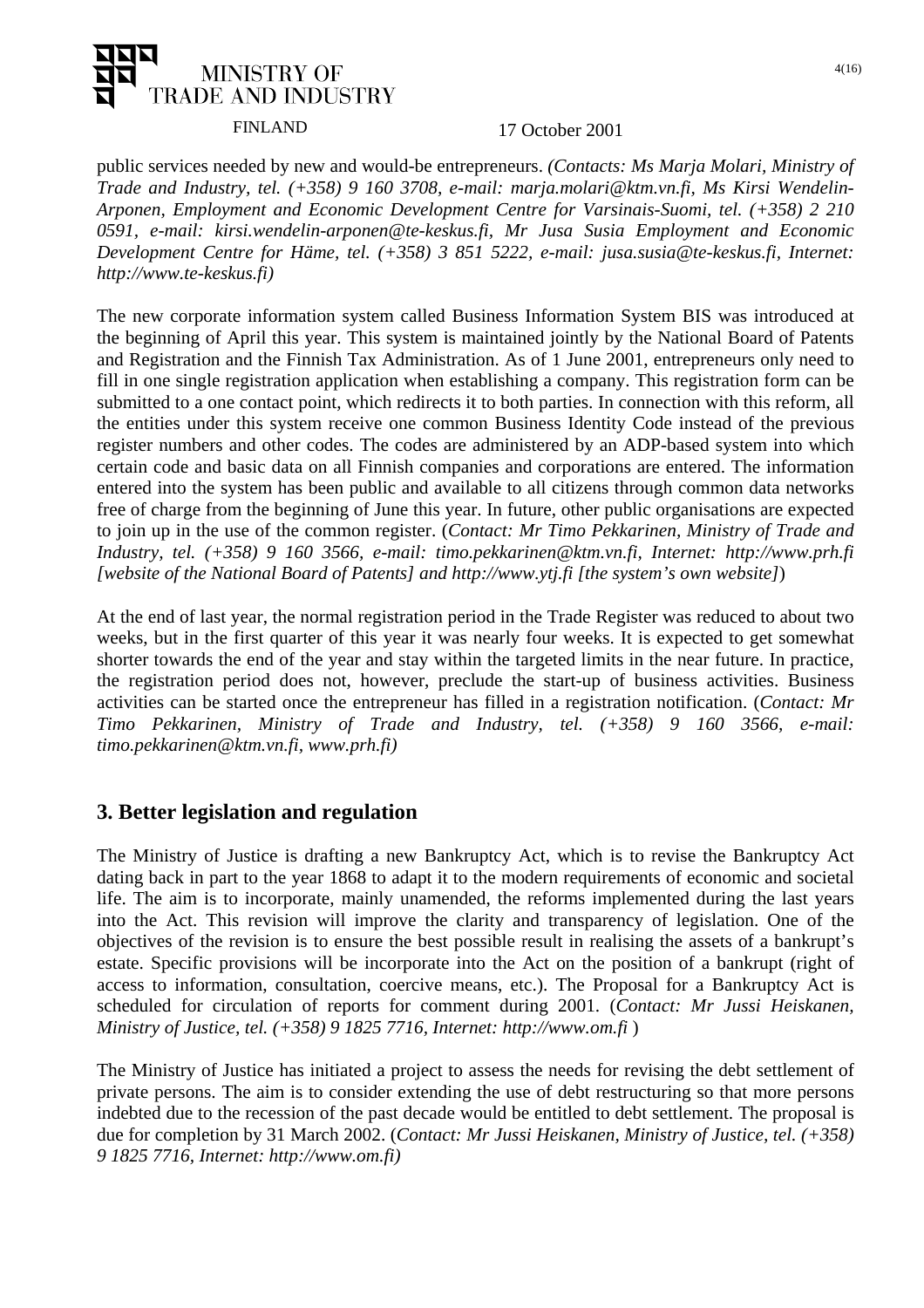

Furthermore, a legislative project concerning credit data of entrepreneurs and corporations will be launched in the Ministry of Justice. In the drafting process, it will considered what kinds of credit data can be registered e.g. on bankrupt entrepreneurs. The Ministry will draft the proposal for the use of credit data in cooperation with the various parties concerned. In the future, further drafting will be vested with a working group. (*Contact: Ms Anna-Riitta Wallin, Ministry of Justice, tel. (+358) 9 1825 7693, Internet: http://www.om.fi)*

The Government adopted guidelines for regulatory business impact assessment by its decision-inprinciple of 14 January 1999. These guidelines complement the guidelines issued by it in 1998 on assessment of the economic and environmental impacts of legislative projects. In order to facilitate the application of the guidelines, a project for drawing up practical model examples was initiated, in 1998 already, under the auspices of the Ministry of Finance. The assignment of the Working Group monitoring the process of drafting the model examples was completed in July 2001. (*Contact: Mr Sakari Arkio, Ministry of Trade and Industry, tel. (+358) 9 160 3567, e-mail: sakari.arkio@ktm.vn.fi, Internet: http://www.vn.fi/ktm*)

The Finnish Accounting Act and Ordinance were revised in the summer of 2001 so that the allowances in disclosure provided for by the Accounting Directive were increased. The allowances are mainly focused on the notes of accounts. The presentation of the so-called abridged profit and loss statement will now also be allowed for small enterprises. The size criteria of small enterprises were also revised in the Accounting Act to correspond to the maximum size fixed in the Directive. These amendments will enter into force on 31 December 2001. (*Contact: Mr Markku Jänkälä, Ministry of Trade and Industry, tel. (+358) 9 160 3568, e-mail: markku.jankala@ktm.vn.fi, Internet: http://www.vn.fi/ktm*)

### **4. Availability of skills**

In order to ensure the availability of skilled employees, the link between educational establishments and enterprises will have to be strengthened.

The objective of the Development Plan for Education and Research (1999–2004), approved by the Finnish Government on 29 December 1999 and aimed at promoting the co-operation between educational establishments and working life, is to improve the quality of education and promote traineeship abroad. The plan involves, among other things, a programme to support on-the-job learning, which comprises training of 20 000 on-the-job instructors and 10 000 teachers, continuance of the apprenticeship-related training programme for on-the-job instructors (60 000 trainers), teachers' secondment, experimental and development projects and information about them.

At comprehensive schools, a two-week period of practice in working life (the so-called TET period) is arranged for all pupils. All vocational qualifications were step by step transformed into courses giving 120 credits by August 2001. After the reform, the basic vocational training will contain a period of professional practice giving at least 20 credits. At the same time, competence-based qualification will be included in vocational qualifications in order to prove that the objectives of vocational training have been achieved. Competence-based qualifications will be planned and carried out in co-operation between the business sector and other sectors of working life. (*Contact: Mr Jussi Pihkala, Ministry of Education, tel. (+358) 9 1341 7383, e-mail: jussi.pihkala@minedu.fi, Internet: http://www.minedu.fi*)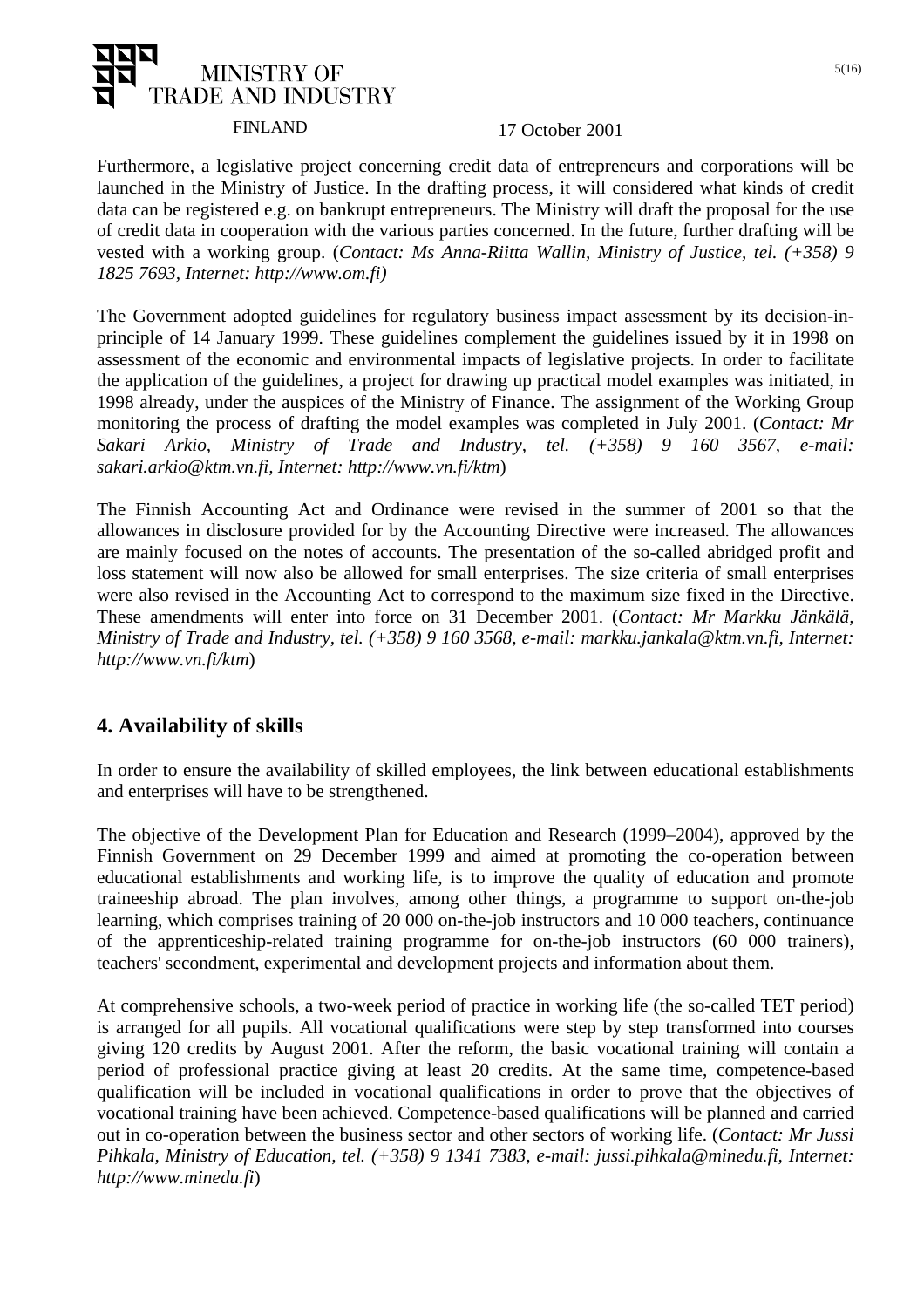#### FINLAND 17 October 2001

From the sector of training personnel of enterprises, the example provided by the commercialisation of the Multiskills Analysis based on experiences gained from the pilot, piloted at the Employment and Economic Development Centre (T&E Centre) for Satakunta, can be mentioned. By the Multiskills Analysis, SMEs can be made to participate in methodical, long-term drafting of development and training plans and in their introduction. When the educational needs of the personnel have been mapped out and know-how profiles based on them have been drawn up, the training can move from "hit or miss" to precision training. As a result of the Multiskills Analysis, the expertise, multiple skills and cooperation of the personnel improve. A renewed Multiskills Analysis will be launched on the market in November 2001. *(Contact: Ms Anne Jortikka, Employment and Economic Development Centre for Satakunta, tel. (+358) 2 620 4129, e-mail: anne.jortikka@tekeskus.fi)*

During the ESF programming period 1995–1999, the Labour Market Department of the T&E Centre for Ostrobothnia developed a Research Model for Employment and Education Needs (TKTT), in which, by means of an interview form, changes in short-term labour use, recruitment problems, education and professional needs, new business and enterprise ides, outsourcing needs, obstacles to exports and the economic situation of growth-intensive firms are mapped out. A panel of experts analyses the results and makes proposals for actions. The model is currently being commercialised for the use of all T&E Centres in order to reduce recruitment problems and to improve the precision of training. The new commercialised method will be ready for launching on the market by the end of 2001. *(Contact: Jouni Marttinen, Employment Centre for Varsinais-Suomi, tel. (+358) 2 210 0468, e-mail: jouni.marttinen@te-keskus.fi, Internet: http//www.te-keskus.fi)*

### **5. Improving online access**

In October 1999, the Government launched the Development Project for e-Government (JUNA). The project is one of the measures taken to transfer public services to the electronic environment. It aims at co-ordinating and supporting the development of electronic services. The main objective is to increase the number of electronic services available and to develop the expertise needed to produce these services. The JUNA project mainly focuses on the needs of citizens, enterprises and service providers and it covers all sectors of public administration. The project will last until the end of 2002. *(Contact: Mr Timo Ojala, Ministry of the Interior, tel. (+358) 9 160 8299, e-mail: timo.ojala@sm.intermin.fi, Internet: http://www.intermin.fi/suom/juna/english/index.html)*

The TYVI data transfer model introduced in 1997 provides enterprises with a uniform way of giving information electronically to authorities and to instances handling authoritative tasks. The system aims at facilitating notification of information and at reducing the related workload and costs. Electronic notification of information is mainly free of charge for enterprises. The recipients of electronic notifications are presently the tax administration, Customs, Statistics Finland, TEL retirement pension insurance societies, LEL Short-term Employee's Pension Fund and the TaEL Pension Fund for Artists and Reporters. For instance, VAT notifications and annual tax returns can be submitted to the tax administration through the TYVI model, as well as Intrastat returns to the Customs, TEL annual returns and the LEL and TaEL pay and employee notifications. The project is coordinated by the Ministry of Finance. (*Contact: Mr Seppo Kurkinen, Ministry of Finance, tel. (+358) 9 160 3261, e-mail: seppo.kurkinen@vm.vn.fi, Internet: http://www.tyvi.org*)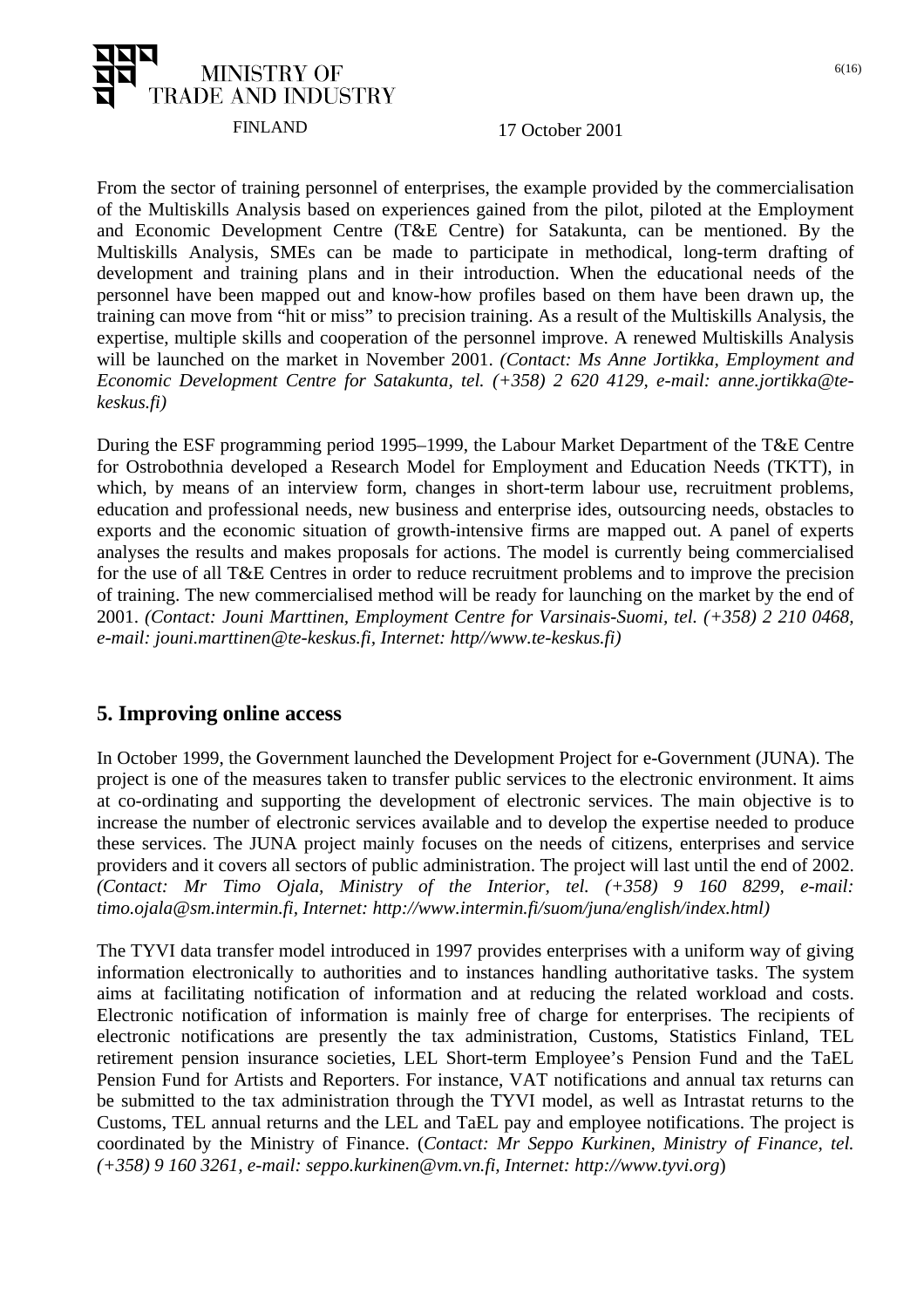FINLAND 17 October 2001

Electronic services intended for SMEs can be used to both diversify services and to improve their availability. Besides that organisations serving SMEs develop Internet pages of their own, five of the most important operators will introduce a joint corporate portal this autumn. The aim is to realise a joint portal designed for the needs of enterprises that are starting their operations and that are already in full operation. Via this portal, the customers can e.g. find and identify easily the services and to conduct their business electronically. The following organisations providing SMEs with services participate in the project: Finnvera, Tekes, Sitra, MTI/T&E Centres and Finpro. In the corporate portal, services are compiled into tailor-made core packages of services intended for various types of enterprises. (*Contact: Mr Raimo Porttikivi, Ministry of Trade and Industry, tel. (+358) 9 160 2647, email: raimo.porttikivi@ktm.vn.fi, Internet: http://www.vn.fi/ktm*)

The portal will be extended into a wide-scoped corporate portal, and participation will be offered to other organisations providing SMEs with services, too. It will become part of the portal of the Finnish public administration, which will be published in 2002. The portal project of the public administration (www.suomi.fi) is led by the Ministry of Finance. (*Contact: Ms Pirkko Romakkaniemi, tel. (+358) 9 1603247, e-mail: pirkko.romakkaniemi@vm.vn.fi, Internet: http://www.vn.fi/vm*)

The Ministry of Trade and Industry set up a working group in 1999 to set standards for an electronic notification procedure for financial statements. However, the proposal of the group was not widely adopted. In 2000, Statistics Finland and the Finnish Tax Administration continued this work and started to harmonise their respective financial statement formulae. At the moment, the income statement and balance sheet formulae of these instances are similar, but there are still some differences in other areas (disclosure information). In 1999, the Finnish Tax Administration launched a pilot experiment that made it possible to send electronic tax return forms. Since April 2001, this alternative has been open to every company in Finland that has suitable software. With this e-tax form, companies can also give electronically financial statement data to Statistics Finland. The National Board of Patents and Registration may also participate in this kind of cooperation with the above-mentioned two bodies in the near future. (*Contact: Mr Tapio Hintikka, Finnish Tax Administration, tel. (+358) 9 7311 3700, e-mail: tapio.hintikka@vero.fi, Internet: http://www.vero.fi*)

In the summer of 2001, a report on the tax and payment system of small-scale employers and the socalled tax account system was completed. In the memorandum drafted on this topic, a proposition is made for a free-of-charge payment services system operating via the Internet and a settlement centre to be built in order to facilitate meeting occasional employer obligations or those of small-scale employers. The system enables employers to take out accident and pensions insurances, calculate wages and salaries, taxes and compulsory social insurance payments and to conduct their payment transactions. They could also submit the final notifications related to payments, employees and employment contracts to the pension insurance and accident insurance companies and to the tax administration in connection with salary payments. The system is scheduled for take-up in 2003. The aim of the tax account system is to combine the advance payments of taxes, social security payments, i.e. national pension and sickness insurance payments, VAT and advance taxes so that the number of payment transactions would be as low as possible. The earliest possible date of introducing this system would be in 2006. (*Contact: Ms Mirjami Laitinen, Finnish Tax Administration, tel. (+358) 9 731 136, Internet: http://www.vero.fi/english*)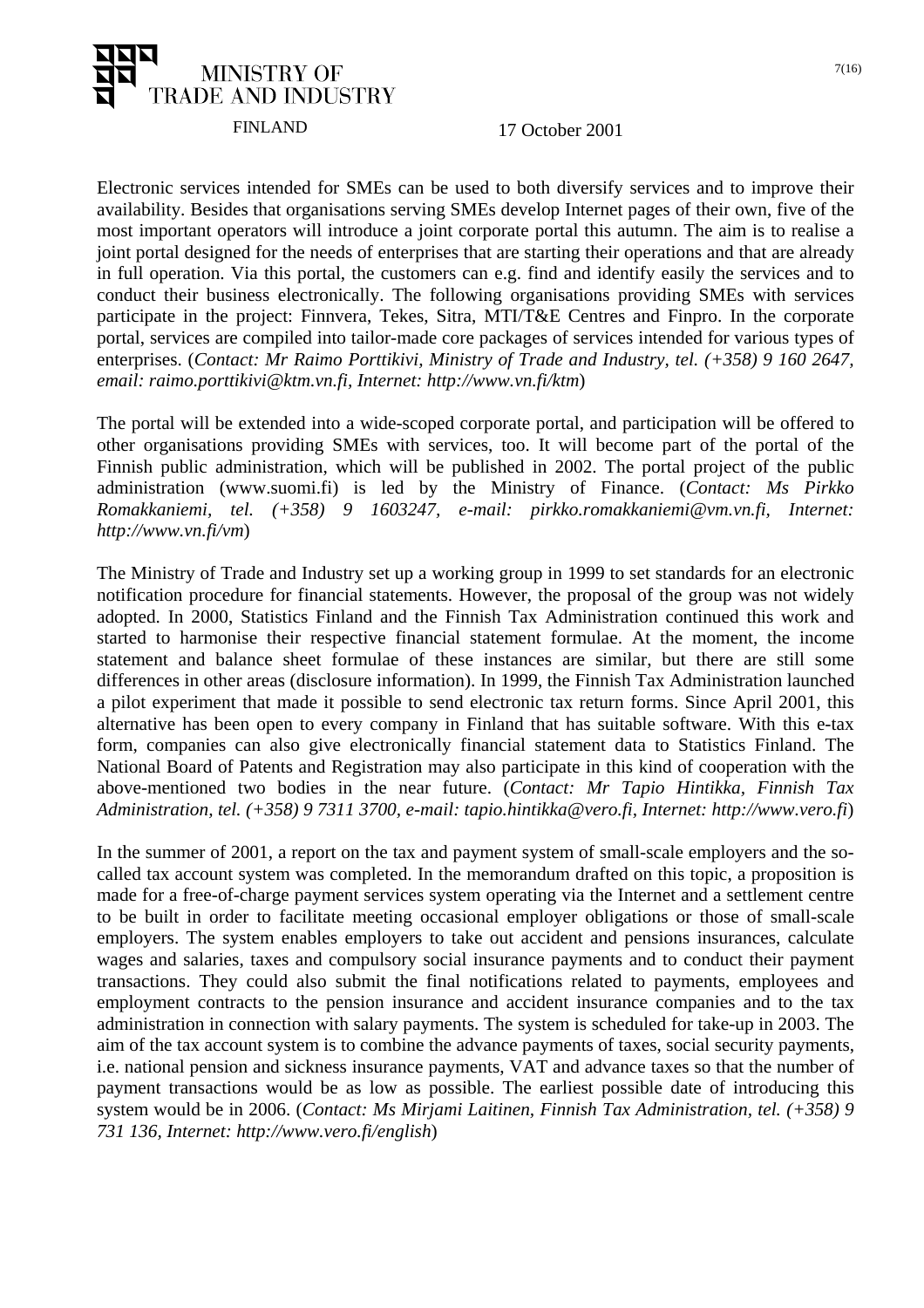FINLAND 17 October 2001

Furthermore, please see Theme 2 for information on the electronic Business Information System BIS.

## **6. More out of the Single Market**

On international scale, the Finnish telemarket is very free. As a whole, liberation of competition has led to a substantial lowering of the price level of teleservices, improved quality of teleservices and to rapid technical advancement of the sector. Finland has been predecessor in liberating the electricity market, and the retail sale prices of electricity have dropped a little. The Finnish natural gas market is at the moment dependent on single supplier. Secondary market has, however, been opened for major gas suppliers.

The Trade Barrier Service operating within the framework of the Trade Department of the Ministry of Trade and Industry prepares and coordinates measures to improve the efficiency of market access of Finnish enterprises and to dismantle barriers to trade. The Service receives notifications of trade barriers encountered in Finland, in other Member States of the EU or in third countries and attempts to find solutions to the problems. The Service operates as part of the network of contact points of the Single Market. (*Contact: Mr Petri Kuurma, Ministry of Trade and Industry, tel. (+358) 9 160 3627, e-mail: petri.kuurma@ktm.vn.fi, Internet: http://www.ktm.fi/kaupaneste, Ms Johanna Ala-Nikkola, Ministry of Trade and Industry, tel. (+358) 9 160 4622, e-mail: johanna.ala-nikkola@ktm.vn.fi, Internet: http://www.ktm.fi/kaupaneste)*.

In the Entrepreneurship Project, one of the basic aims of the Government has been to open public services for competition. Since the public sector is still large in Finland, the question concerns entrepreneurship to a great extent. Increasing public procurement means new business opportunities for enterprises. Public procurement is still affected by structural factors, which limit especially the municipalities' incentives to use this mechanism. In the Entrepreneurship Project, the objective is to abolish some of the factors which affect enterprises the most. The Programme Committee for Competition Policy also handles these issues. This work, led by the Minister for Foreign Trade, further explores the issue and tries to find areas among public services where there could be more role for entrepreneurship than what is currently observed. The Committee will finish its work in early 2002. (*Contact: Mr Petri Lehto, Ministry of Trade and Industry, tel. (+358) 9 160 3218, e-mail: petri.lehto@ktm.vn.fi, Internet: http://www.vn.fi/ktm*)

An Electronic Information Channel for Public Procurement will be inaugurated on 15 October 2001. The aim of the channel is to improve communication between contracting entities and enterprises. SMEs in particular are the target, as are the smaller municipalities with less resources for sophisticated electronic tools and methods. The channel publishes smaller procurement notices (below the threshold value) and sorts them according to supply (CPV) code and geographical location. It also contains useful information in the form of legal information, model documents, purchasing profiles of contracting entities and enterprises, links to useful sites of cooperative organisations etc. There are about 450 municipalities and 200 governmental contracting entities in Finland. The channel contains a collection of web site addresses of those entities for the use of enterprises. From and via the web site pages in question one can find the necessary tendering documents and submit a tender as well. The enterprises can also create a profile according to which they can obtain interesting tenders directly to their e-mail address. The procuring entities can create an "acquisition profile" containing information about the volume of acquisitions annually, number of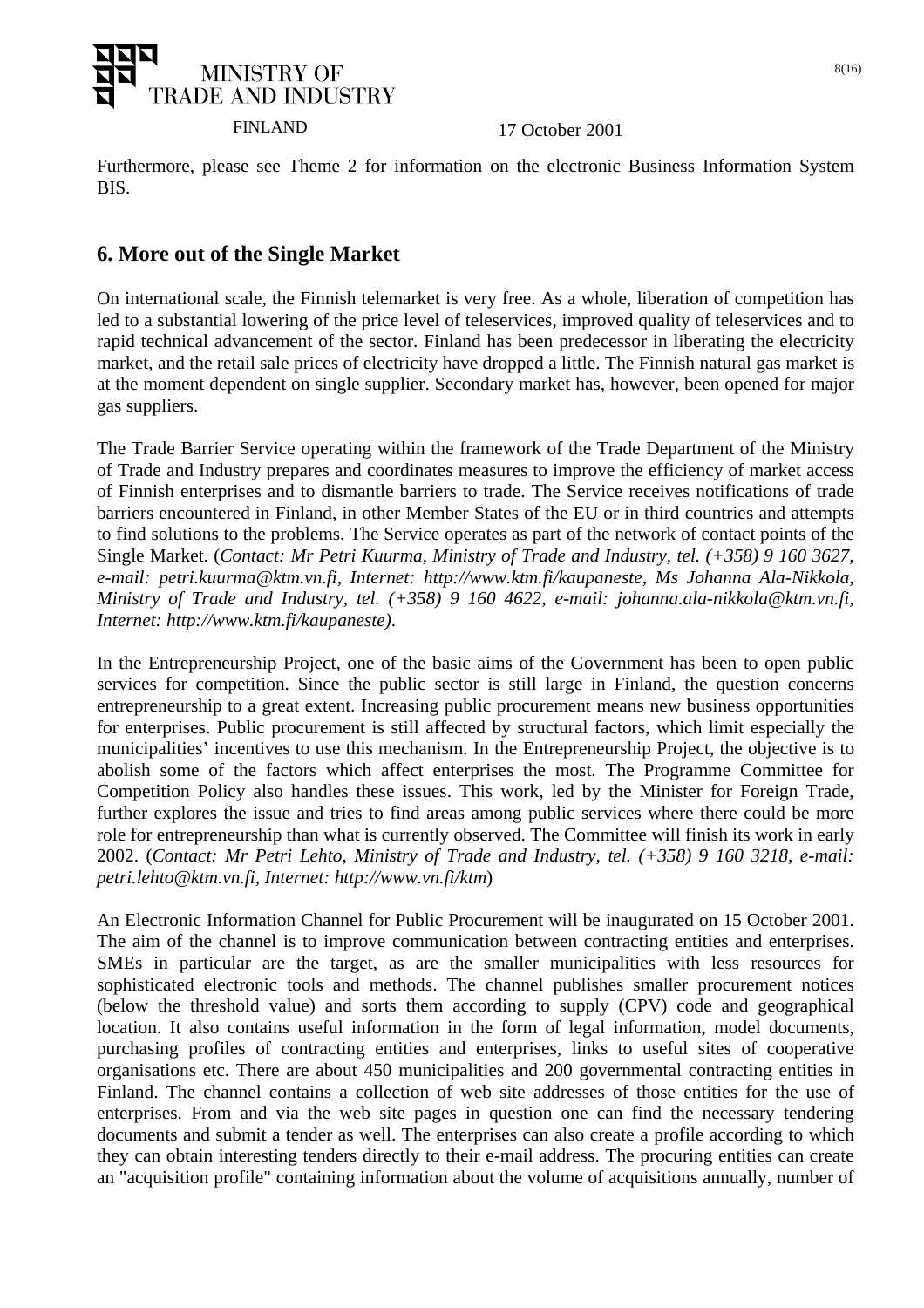FINLAND 17 October 2001

population in the municipality, ABC-products purchased and so on. (*Contacts: Ms Saila Eskola, Ministry of Trade and Industry, tel. (+358) 9 160 3265, e-mail: saila.eskola@ktm.vn.fi, Internet: http://www.ktm.fi/julma Ms Arja-Hannele Lilja, Edita Oyj, tel. (+358) 020 450 2312, e-mail: arjahannele.lilja@edita.fi, Internet: http://www.ktm.fi/julma*)

## **7. Taxation and financial matters**

In the Government Programme, the Finnish Government is committed, during the term of office of the Government, to reductions of FIM 10-11 billion in taxes and tax-related payments to achieve a cut in personal income tax and indirect labour costs. Considering even the tax relief decided by the Government for 2002, this goal has already been achieved.

A working group appointed by the Ministry of Finance on 19 June 2001 is studying the possibility of reforming capital and company taxation. The working group is commissioned to assess the need for developing income and capital taxation, and especially income and property taxation, with a view to international development and increasing tax competition. The working group shall complete its work by the end of October 2002.

Flexible business succession processes are typical for a strong, dynamic business environment. With a view to this, the provisions of the Finnish Inheritance and Gift Tax Act on tax relief relating to business succession were amended in the beginning of 2001 so that the requirement concerning holding on which the tax relief is based was reduced from 20 percent down to 10 percent. This reform was aimed at increasing the benefits of business succession. Also other steps for the same purpose have been taken earlier.

In order to make the taxation for entrepreneurs with low income more reasonable, the opportunities for entrepreneurs to decide the share of their capital income on which the taxation is based have been increased as from the beginning of 2001. A farmer, self-employed person, death estate or a partner in a partnership for taxation purposes may decide that the share of the capital income subject to taxation is 10 percent, instead of 18 percent, of the net assets of farming or business activities or of the partnership assets of a partner in a partnership for taxation purposes. The current trend in the tax treatment of entrepreneurial income, i.e. that entrepreneurial income to a larger extent than before is treated as earned income in taxation, results in tax reduction, especially for low-income entrepreneurs.

Also entrepreneurs' right to deduct expenses due to business travel on certain conditions has been extended. As from the beginning of 2001, it was decided that self-employed persons and farmers are entitled to deductions to the same amount that an employer may compensate an employee for his travel and mission expenses (daily allowance, kilometre allowance). They are entitled to make deductions due to the use of their own car in business operations or in farming and on the basis of increased living expenses due to a temporary business travel in connection with business operations or farming.

Furthermore, please see Theme 5 for information on the report on the tax and payment system of small-scale employers and the so-called tax account system. (*Contact: Pertti Kohi, Ministry of Finance, tel. (+358) 9 160 4880, e-mail: pertti.kohi@vm.vn.fi, Internet: http://www.vn.fi/vm*)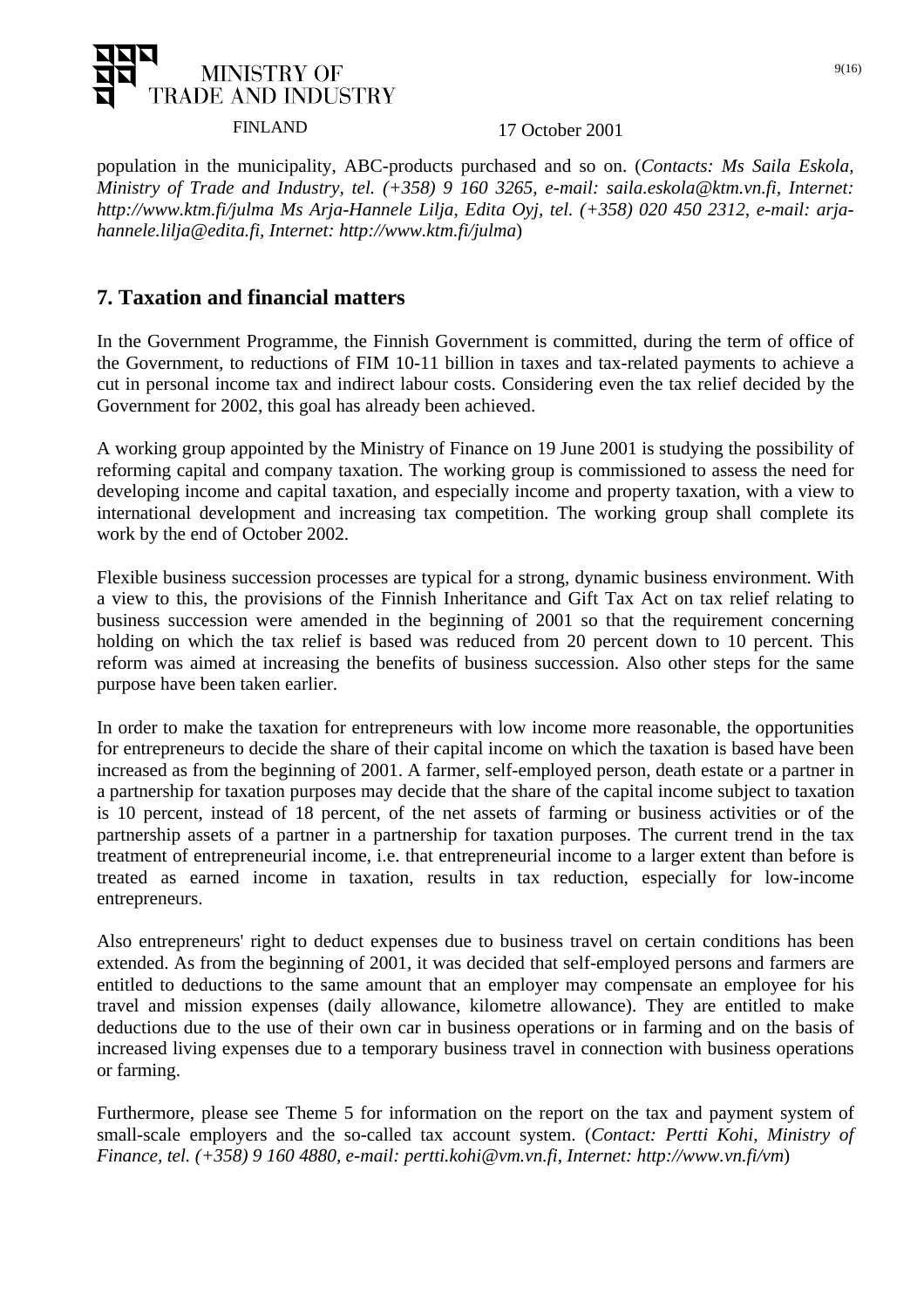#### 10(16)

# **MINISTRY OF TRADE AND INDUSTRY**

FINLAND 17 October 2001

In Finland, special attention has been paid to financing of technology start-ups.

Pension funds are allowed to invest in non-listed companies, which has boosted the development of Venture Capital markets in Finland. Pension funds have adopted Venture investments as a separate asset class, some of them targeting in this asset class at the investment level of 5 percent in their portfolio. (*Contact: Mr Pertti Valtonen, Ministry of Trade and Industry, tel. (+358) 9 160 3614, email: pertti.valtonen@ktm.vn.fi, Internet: http://www.vn.fi/ktm*)

The National Technology Agency of Finland (Tekes) has together with some other European countries developed a technology rating method to help investors and financiers to analyse better the growth potential and the success probability of young technology start-ups. An Internet version of the software will be launched at the end of this year. (*Contact: Mr Jari Romanainen, National Technology Agency, tel. (+358) 105 2151, e-mail: jari.romanainen@tekes.fi, Internet: http://www.tekes.fi*)

Within the last two years, an innovation unit has been established at every major university to help in licensing and in commercialising research results. Based on voluntary agreements, the profits will be shared with the university, the researcher-inventor and the unit where he or she is working. (*Contact: Mr Petteri Kauppinen, Ministry of Education, tel. (+358) 9 1341 7479, e-mail: petteri.kauppinen@minedu.fi, Internet: http://www.minedu.fi*)

Tekes and Sitra (the Finnish National Fund for Research and Development) support seed financing by joint new pre-seed financing facilities (strengthening the eligibility of new enterprises for capital investment) for the worth of FIM 100 million within the next five years. (*Contacts: Mr Risto Kalske, Finnish National Fund for Research and Development, tel. (+358) 9 618 991, e-mail: risto.kalske@sitra.fi, Internet: http://www.sitra.fi, Mr Martti af Heurlin, National Technology Agency, tel. (+358) 105 2151, e-mail: martti.af.heurlin@tekes.fi, Internet: http://www.tekes.fi)*

The investments by the Finnish Industry Investment Ltd (TESI) in regional capital funds will be doubled during 2001, amounting to around FIM 200 million. In addition, the so-called accelerated decision-making model has been developed for regional funds for their small-scale investments in seed-phase enterprises. Besides this, the seed financing of enterprises will be strengthened by a new financing instrument to be launched in 2001 for technology villages, business incubators and other companies engaged in corporate development. A total sum of FIM 200 million will be earmarked for this within the next five years. (*Contact: Mr Mika Räsänen, Finnish Industry Investment Ltd, tel. (+358) 9 6803 680, e-mail: mika.rasanen@teollisuussijoitus.fi, Internet: http://www.teollisuussijoitus.fi*)

## **8. Strengthen the technological capacity of small enterprises**

There is a long tradition in networking between enterprises in the value chain and policies supporting that. The actual challenge is how to make full use of ICT in the networking. The Government has commissioned regular surveys with regard to use of ICT in SMEs. The latest, from September 2001, indicates that the Internet penetration among enterprises employing + 50 persons has reached 99%. The market development and general awareness measures have been successful with the exception of micro enterprises employing less than 10 persons, and some regions. The focus has been shifted to more productive integration of network tools into company functions.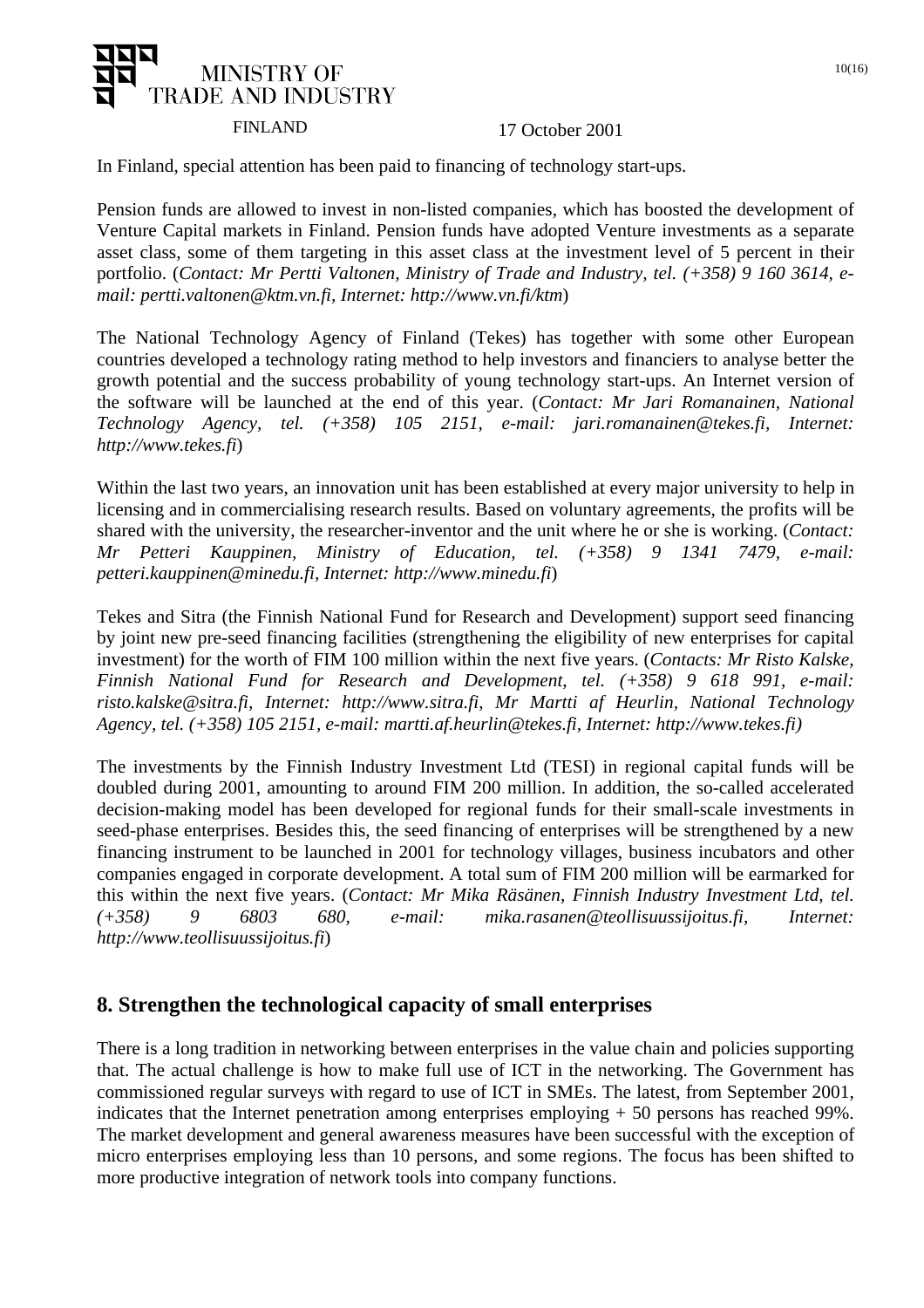#### FINLAND 17 October 2001

Studies have been commenced with the aim of establishing more precisely the productivity impact of digital tools in enterprises using sectoral statistics. It is believed that instead of general information the business sector needs to have sound data analysing the real impact of investment. (*Contact: Mr Pekka Lindroos, Ministry of Trade and Industry, tel. (+358) 9 160 3719, e-mail: pekka.lindroos@ktm.vn.fi, Internet: http://www.vn.fi/ktm*)

Technology policy has increasingly focused on diffusion of ICT and development of applications for enterprise use. Similarly, the long-standing policy based on further liberalisation of the telecom markets has been taken to a practical conclusion. The Government has refrained from placing unduly high licence fees on operators allowing for competitive pricing of services also in the future. The Government has also launched a number of initiatives with regard to electronic delivery of services and interfaces. (See Theme 5). ICT competence, both generic and specialised, has received increased attention in the education system, and a number of special programmes have doubled the expert education volume.

With regard to supporting the SMEs in making full use of the potential of ICT in their company, a new service has been launched. This service, called eSTEP, is based on a network of specially trained and certified private-sector consultants who will conduct company level e-analysis and give impartial advice in the form of action programmes integrating the digital networking tools into company functions. (*Contact: Ms Sirpa Alitalo, Ministry of Trade and Industry, tel. (+358) 9 160 3680, e-mail: sirpa.alitalo@ktm.vn.fi, Internet: http://www.vn.fi/ktm*)

A large number of pilot projects dealing with more advanced company and network development ebusiness projects have been financed in all parts of the country. Estimates put the total number of such initiatives at 1.200 at the moment. All regions have prepared their own technology strategies and the Employment and Economic Development Centres (T&E Centres) have recruited technology and innovation officials to support this work. The targets set in the T&E Centres also aim at making the regional business environment conducive of e-business. The education system and the availability of advisors are key elements of these strategies. Ultimately, all business support functions in all regions should have the digital networking elements integrated into them and all persons supporting the SMEs should be competent in addressing this challenge.

The TULI programme, managed and coordinated by the National Technology Agency Tekes, is an initiative to promote new, technology-based businesses originating from applied research within universities and research institutes. It was initially started in 1993 and has been evaluated twice since then, in 1996 and 2000. At the moment, the TULI programme is being revised and will most likely have some new features starting in January 2002. The TULI programme consists of regional projects, which are carried out by local technology transfer firms, typically within a science park environment. At any given time there have been some 5 to 10 projects underway. A typical TULI project has two phases: first, searching and evaluating of new, research-based business ideas in the local innovation environment and second, processing the most potential ideas towards commercialisation. In practice the latter phase usually means hiring some third party consultant to work on the idea, e.g. to conduct a preliminary market survey or to prepare an initial business plan. Realisation of the technologybased business idea can take place either in a new firm or in an already established firm as a new business area. The main goal of the TULI activity is to ensure that every potential research outcome will be commercially exploited. (*Contact: Mr Henri Grunstén, National Technology Agency, tel. (+358) 10 521 5866, e-mail: henri.grundsten@tekes.fi, Internet: http://www.tekes.fi*)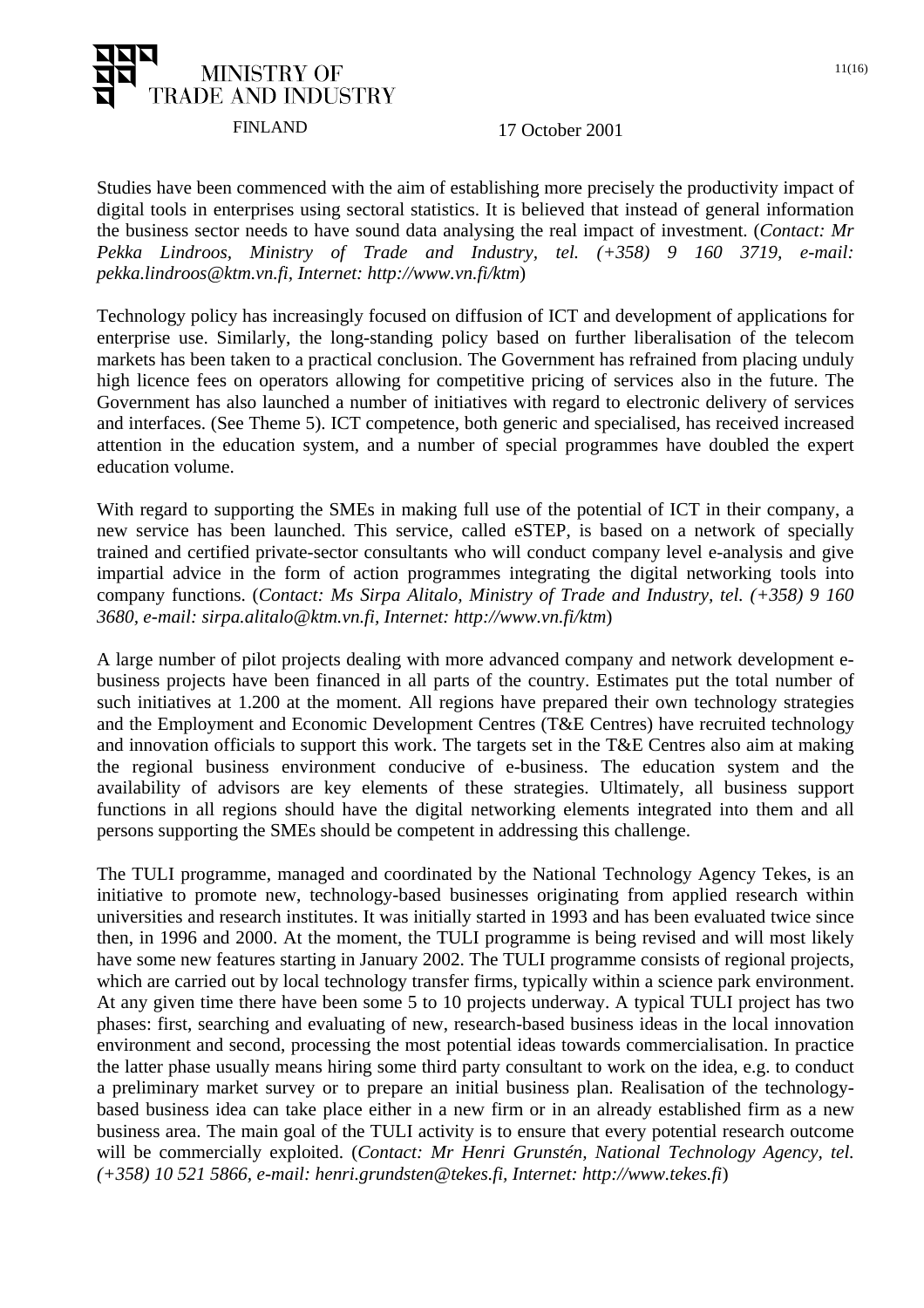## **9. Successful e-business models and top-class small business support**

**MINISTRY OF TRADE AND INDUSTRY** 

The Government is financing publication of consumer and business manuals on electronic commerce. The independent institution publishing them is also supported to provide a framework for standardisation in the digital transactions field. Consumer confidence is strengthened by provision of information of various aspects of the net economy. The National Consumer Research Centre, a government agency operating under the MTI, has published a number of studies and guidelines for electronic trade in various sectors. (*Contact: Mr Pekka Lindroos, Ministry of Trade and Industry, tel. (+358) 9 160 3719, e-mail: pekka.lindroos@ktm.vn.fi, Internet: http://www.vn.fi/ktm*)

Technology policy includes a number of technology programmes that focus on development of applications, platforms and tools for electronic commerce use. ICT technology diffusion is actively promoted with publication of research findings etc. (*Contact: Mr Tero Kuitunen, Ministry of Trade and Industry, tel. (+358) 9 160 88890, e-mail: tero.kuitunen@ktm.vn.fi, Internet: http/www.vn.fi/ktm*)

The eSTEP product described above (see Theme 8) will integrate the NetMate communication and exchange of experience programme. NetMate is a web-service that provides enterprises with information on e-business success stories, data on the use of e-tools by Finnish industry and links to support service providers. The NetMate Programme was launched in 1998 by the Ministry of Transport and Communication mainly as an awareness tool. In 2001, the implementation of the programme has been transferred to the Ministry of Trade and Industry and the regional Employment and Economic and Development Centres (T&E Centres). The aim is to make any relevant European information and interesting information from the enterprise perspective available through this web service as well, including links to the parties implementing the GoDigital programme in the Member States. (*Contact: Mr Pekka Lindroos, Ministry of Trade and Industry, tel. (+358) 9 160 3719, e-mail: pekka.lindroos@ktm.vn.fi, Internet: http://www.vn.fi/ktm)*

## **10. Development of stronger, more effective representation of small enterprises' interests at Union and national level**

In Finland, the contacts between enterprises and authorities are close. Enterprises are consulted, for instance, by the Enterprise Advisory Committee that works in conjunction with the Ministry of Trade and Industry. The duties of the Committee include following the development of industries and businesses, presenting proposals for developing the business environment, acting as an initiator for business environment policy measures and promoting the co-operation between enterprises, the business sector, social partners and authorities.

The Monitoring Committee on the Government's Entrepreneurship Project is an advisory body, which follows the implementation of the actions taken under the Entrepreneurship Project and negotiates for possible new actions. The Monitoring Committee is composed of the Permanent Secretaries of different ministries and the representatives of employers' associations, trade unions and other stakeholders of the business sector.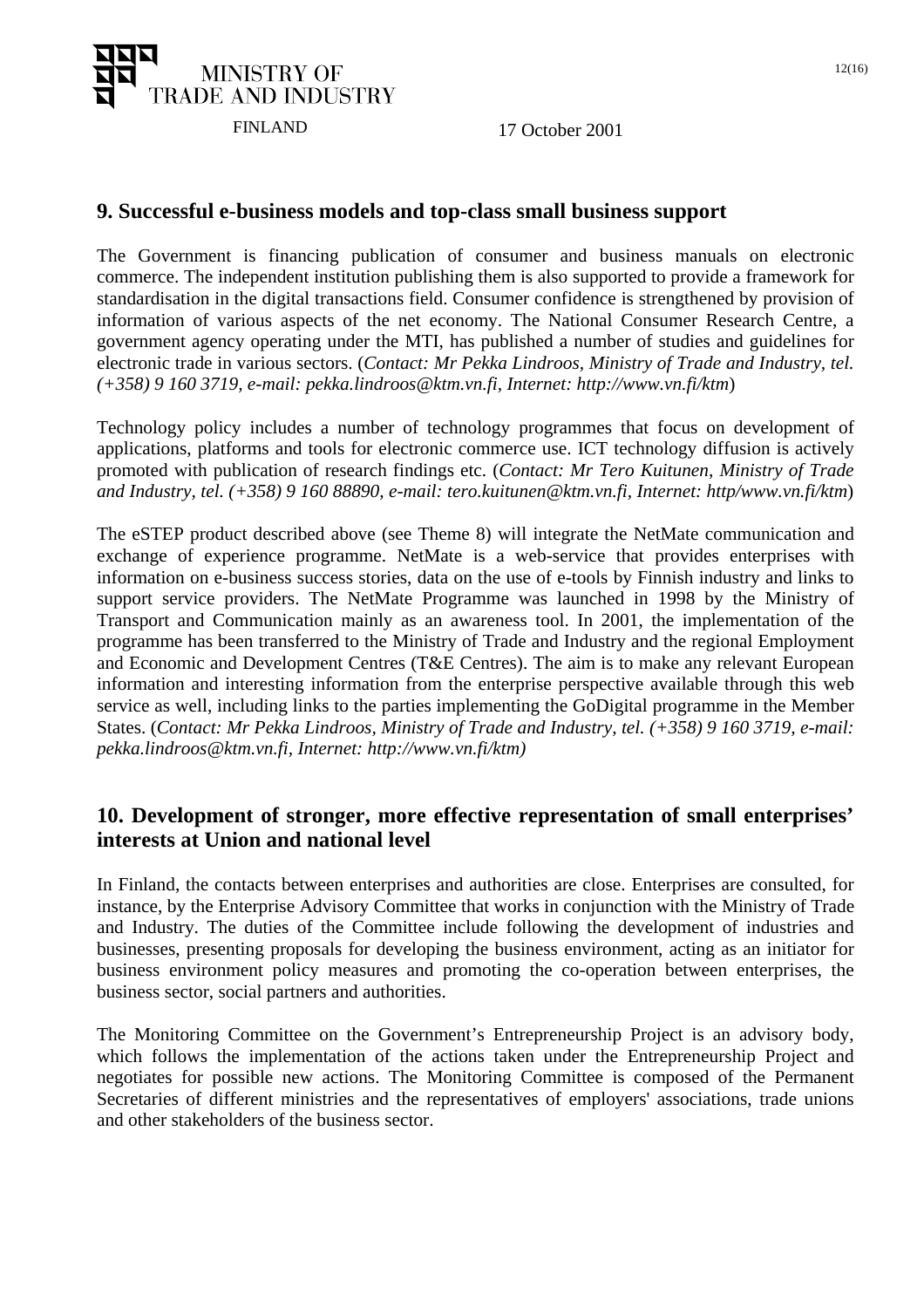### FINLAND 17 October 2001

The decision-makers and government officials meet Finnish entrepreneurs also in connection with the Entrepreneurship Project, for instance, at so called regional entrepreneurship fora. The fora are organised about once a month all over the country during the life of the project.

There are also daily contacts of more informal character and of ad hoc type between authorities and enterprises and employers' associations. The Ministry of Trade and Industry and employers' associations have, for instance, joint research and publication activities.

In terms of the Luxembourg process, the Ministry of Trade and Industry is responsible for Pillar II (Entrepreneurship) of the National Action Plan. In practice, the Entrepreneurship Project constitutes Pillar II. In addition, there are also actions under the Entrepreneurship Project that are included in other Pillars. (*Contact: Ms Annukka Lehtonen, Ministry of Trade and Industry, tel. (+358) 9 160 4795, e-mail: annukka.lehtonen@ktm.vn.fi, Internet: http://www.vn.fi/ktm*).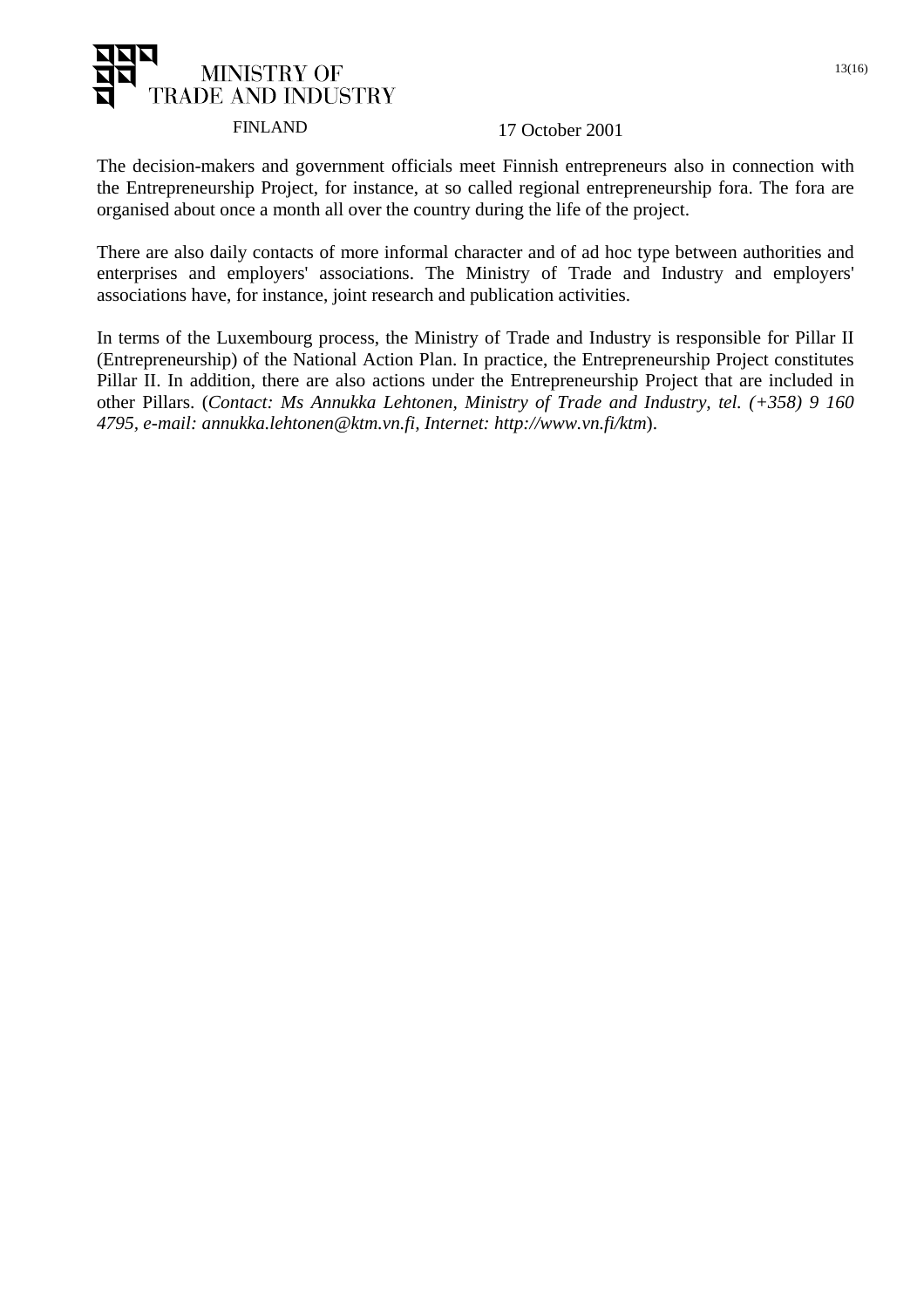

#### **Annex I**

## **GOVERNMENT'S ENTREPRENEURSHIP PROJECT GENERAL DESCRIPTION**

At the beginning of 2000, the Ministry of Trade and Industry launched an Entrepreneurship Project, which is included in the Government's programme. The objective of the project is to promote stable economic growth, employment and competitiveness by enhancing the establishment of new firms and the growth and development of existing companies. The project runs until the end of the Government's current term of office (spring 2003).

The Entrepreneurship Project is implemented in co-operation with the various administrative branches. Nine ministries and the Association of Finnish Local and Regional Authorities participate in the project. The Employment and Economic Development Centres (T&E Centres), the entrepreneurs, the organisations of the sector and other partners also play a key role in this project.

In view of cooperation, a contact network has been set up between the various administrative branches. Its task is to coordinate, together with the Permanent Secretaries, the measures falling under the competence of the different administrative branches and promoting entrepreneurship and business activities. Economically or otherwise important proposals for actions will be handled by the Cabinet Committee on Economic Policy. Companies can present their views, among others, to the Committee for SMEs established under the Ministry of Trade and Industry.

### **Life-cycle thinking is the point of view adopted**

The Government's Entrepreneurship Project examines the life cycle of a company from the entrepreneur's standpoint. Measures will be directed at those life-cycle stages that are the most critical ones in terms of the company's success.

The project has been divided into five sub-entities:

- Functioning Markets: The aim is to prepare a favourable ground for new business activities and the growth of existing business activity by facilitating access to markets and improving their functioning. A special focus will be on issues relating to the opening of competition in public procurements as well as in social and health care services.
- **Entrepreneurship as an Attractive Career Option:** This sub-entity consists of measures directed at encouraging potential entrepreneurs to start up a business. These include increasing the role of the educational system in furthering individuals' entrepreneurial skills and favourable attitudes towards entrepreneurship.
- **Becoming an Entrepreneur:** The viewpoint taken is that of the start-up, re-start and transfer (e.g. succession of a family business) of a business. One important measure is facilitating the start-up phase of new technology- and knowledge-intensive enterprises. Among further targets studied are development of advisory services, the entrepreneur's social security,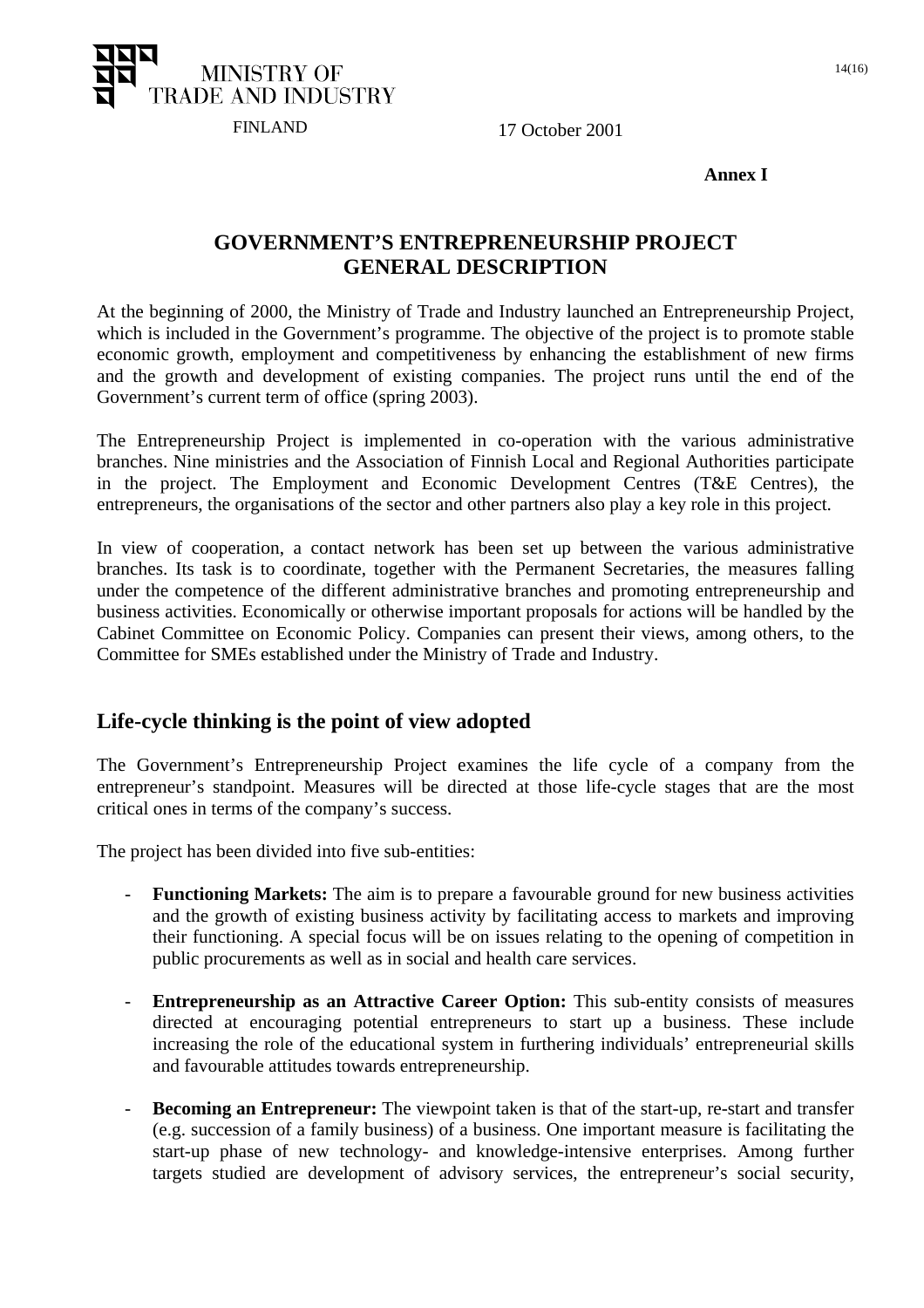



female entrepreneurs and promoting the business activities of special target groups such as the disabled or immigrants.

- **The Critical First Years of Operation:** The aim is to reduce the unnecessary closures of enterprises. Important measures in this area are the development of business know-how and training, issues related to business financing and adopting the role of an employer, as well as alleviating the administrative burden and other encumbrances of business activities.
- The Growth and Development of the Enterprise: This sub-entity involves encouragement of companies by various means for growth and internationalisation and studies e.g. on marketing know-how, availability of professional personnel, and on utilisation of information technology and other technology in business.

## **Implementation**

The Entrepreneurship Project will not result in a traditional type of programmes which would be implemented only after the conclusion of the project. The ongoing implementation of the project means that concrete measures will be consecutively initiated and applied to promote entrepreneurship and business activities.

Within the Entrepreneurship Project, a project plan has been drawn up in cooperation between the different administrative branches. It includes more than 100 versatile measures. Among other things, measures are applied to reduce administrative burdens, to open public service production up for competition, to provide attitudinal training and new financing and training products for entrepreneurs and to launch pilot and development projects. Some of these measures have already been implemented, some are currently in progress, and a part of them will be carried out towards the end of the project period.

The following eight priority areas have been selected as special targets of study, involving many issues that are essential for any business activity:

- **The role of the educational system in promoting entrepreneurship and enterprise**
- **Transfer of a business**
- **New technology- and knowledge-intensive enterprises**
- **Issues concerning the entrepreneur's social security**
- **Administrative and other burdens connected with business activities**
- **Availability of professional personnel**
- **Utilisation of information technology and other technology in business**
- **Opening of public service production for competition, incl. social and health care services**

### **The regional dimension**

Regional inputs are emphasised in the project. Finland's 15 regional Employment and Economic Development Centres (T&E Centres) in particular play a key role in implementing the project. The T&E Centres have, among others, prepared entrepreneurship projects of their own for their own